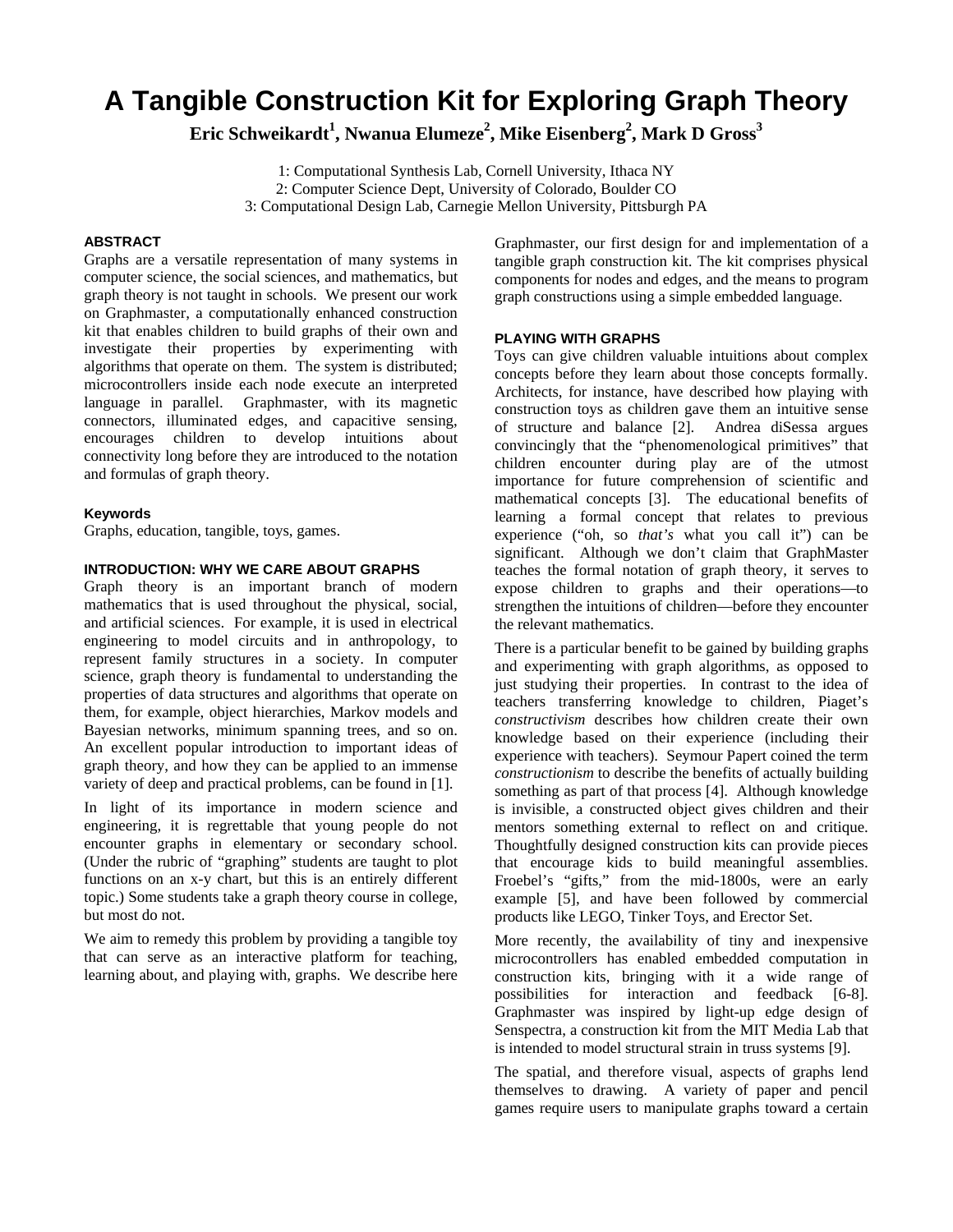aim. In Sprouts [10], for example, players follow simple rules to draw nodes and edges in an attempt to block the other player. In "Planarity," an interesting on-line graph game [11], players drag connected vertices around on the computer screen in an attempt to arrange the graph so that none of the edges overlap. These games successfully exploit the two dimensional nature of paper or a computer display, but many interesting games and tasks dealing with graphs are not as easy to represent on a planar surface. A computationally enhanced construction kit, on the other hand, offers a tactile and tangible way to interact with graph theory concepts that can augment the experience available with paper and pencil.

## **GRAPHMASTER**

## **Hardware**

Graphmaster is a computationally-enhanced construction kit made up of a collection of edges and a collection of nodes. Physically its nodes are small (approximately 10cm in diameter) plastic hemispheres with embedded ports where edges can connect. Edges are short lengths of electro-luminescent (EL) wire with connectors at their ends that snap magnetically into the nodes (see Figure 1). Nodes communicate with their neighbors over connected edges. Each edge can light up in blue or green, and uses capacitive sensing to detect when it is being touched. When an edge is connected between two nodes, microcontrollers in each node detect the new link so that Graphmaster "knows" about the connection. Depending on the program that Graphmaster is running (actually, the program runs in a distributed fashion in each of the nodes), the kit behaves differently.



Figure 1. Each Graphmaster node is a plastic hemisphere with four ports for connecting edges. Each edge is a length of electroluminescent wire with a connector at each end.

As illustrated in Figure 2, each node contains a PIC 16765 microcontroller, a triac (solid-state relay) for powering the EL wire, and connections to 4 ports. Each port contains five conductors: one for bi-directional communication between

any two nodes (e.g North); two for power and ground (globally shared), and a pair to distribute the high voltage signal that powers each EL wire on command.



Figure 2. Circuit schematic of a single node.

### **Data Transfer**

The nodes communicate using a homegrown return-to-zero pulse train: each bit is encoded as a unique pulse whose length depends on whether a one or a zero is being sent. Pulses are separated by a short period during which the line is low. When the line initially transitions from low to a high level, a listening node perceives this as the start of a new bit. The node then continuously examines the line until it returns to a low level. It then determines whether the pulse it just observed represents a one or a zero based on the length of the pulse. The length for a one is three times that for a zero, ensuring that the nodes can understand each other even if their timing sources differ by as much as 20%.

In its quiescent state, the communication line is high; thanks to weak pullup resistors, unconnected ports also remain high. To communicate, a node first checks to see that the line is high, then drives the line low to indicate its intent to communicate. As the other nodes might be polling other ports, it keeps the line low long enough, before sending message pulses. To minimize collisions, each node's unique ID is used to produce timing that affects when and how the node can assert its signal on the line.

Messages consist of four pieces of information (each piece is a byte):

the identification number of the sending node;

a sequence number for the message;

the message identifier; and

an argument.

Messages are lightweight yet generic enough to exchange high-level instructions, including new programming code.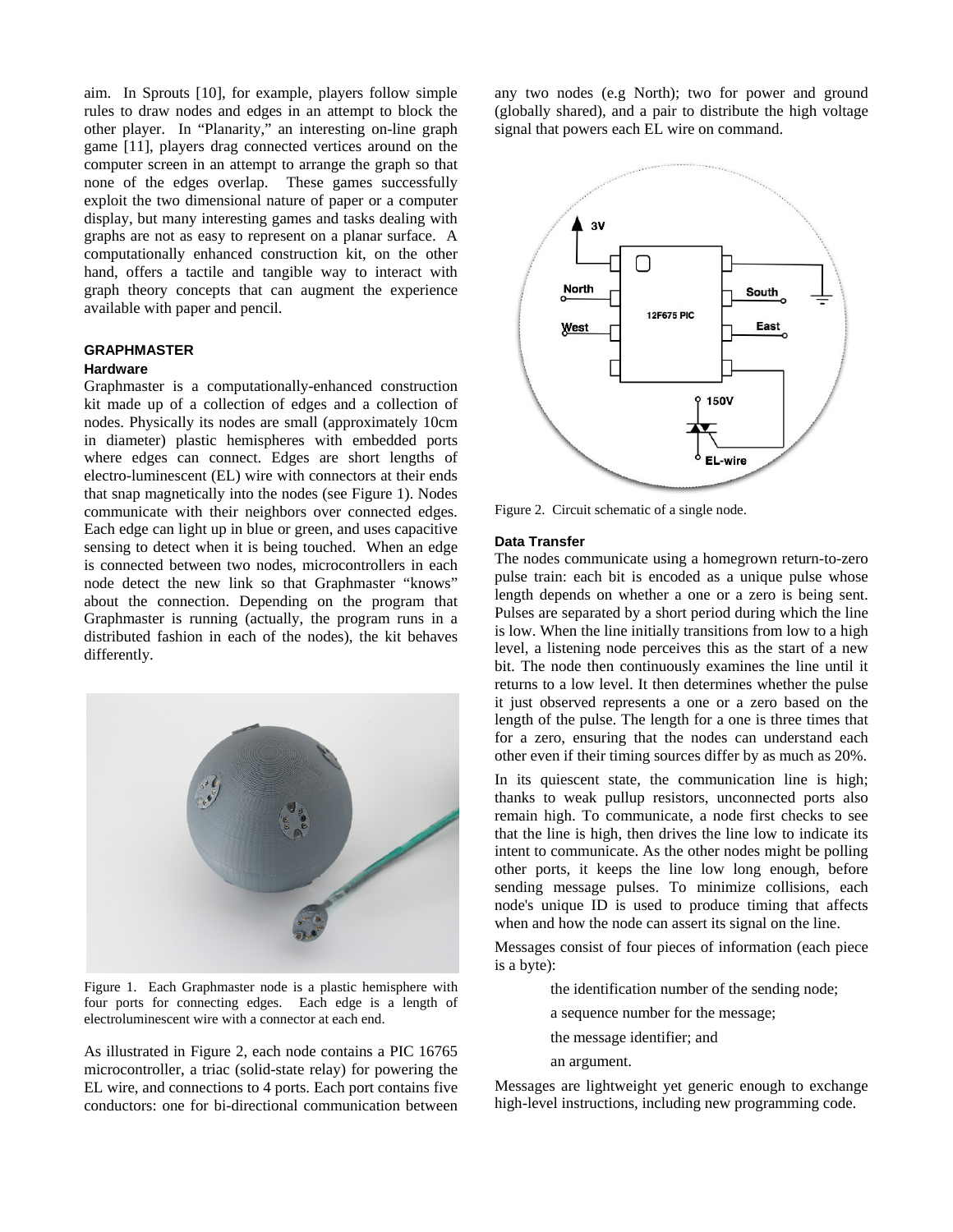#### **S Software**

Graphmaster is a distributed construction kit; that is, there is no central processor that operates on constructions that users build. Rather, each node contains a microcontroller that runs a small byte code interpreter in EEPROM for the Graphmaster programming language. The kernel on the microcontroller keeps track of what other nodes are connected, and on which ports. Graphmaster programs are written and compiled to bytecode on a PC and then the same program is downloaded into every node. The PC can then be disconnected and Graphmaster works as a standalone system. The behavior of a Graphmaster construction is the result of the program running simultaneously (but asynchronously) on all the nodes.

Each node has a unique identity, represented in the language as a number. Links do not have identities but they can be described by the pair of nodes they connect.



For example, if the kit is assembled to describe the simple graph in Figure, a program running in node 1 could c compute:

#### node-neighbors → [2]

whereas the same query in node 4 yields a different result:

#### node-neighbors  $\rightarrow$  [2 3]

whereas the same query in node 4 yields a different result:<br>node-neighbors  $\rightarrow$  [2 3]<br>A program running in a node can also refer to its "paths". This is the set of paths through the tree, beginning with neighboring nodes. The four port node maintains four paths: north-path, east-path, etc.

Each path is a list of node identifier numbers. If a path includes a cycle, the last node in the path repeats the first. For example, a program running in node 1 in figure 3 c computes:

$$
(Paths) \rightarrow (2 \ 3 \ 4 \ 2) (2 \ 4 \ 3 \ 2)
$$



Graphmaster also allows loops, and the construction of m multiple edges between two n nodes (Figure 4 4).

A program can illuminate an edge, by calling the turn-on function with the desired port as an argument:

(turn-on north-edge)

#### **Example: Detecting Cycles**

Even at a relatively small scale, an interactive kit such as Graphmaster allows for an initial encounter with foundational and important ideas in graph theory. The presence of a cycle in a graph can be naturally derived by programming each vertex ask for its "reachable set", which we call "paths" in the Graphmaster language. Each of its neighbors is asked to identify both themselves and their own paths (not including the immediate neighbor who sent this message). If a vertex finds that it is within one or more of its own paths (and assuming that we disallow multiple edges between vertices), we know that this vertex is in a cycle within the graph. Likewise, if each vertex is equipped beforehand with the identities of all vertices in the graph (or the total number of vertices in the graph), then it can tell whether the graph is connected by seeing whether its "reachable set" includes all vertices. Should one vertex see that it is in a connected graph, all will; and if a graph is connected but without cycles, each vertex can likewise identify that it is in a graph known as a tree.

Here is a piece of a simple program that illuminates cycles in a graph the user builds (Figures 5 and 6).

> (if (contains? north-path my-id) (turn-on north-edge) (turn-off north-edge))

The Graphmaster compiler on the PC produces the following byte code for the fragment above:

> 0x1f //if 0x1a // contains north-edge 0x07 // ID happens to be 7 0x02 // how many instructions to skip if condition not met 0x0a // turn o n north edge 0x01 // jump over next instruction 0x0b // turn o ff north edge



Figure 5. electrically to the ports on the nodes. One node contains a battery and supplies power to the others. 5. Edge connectors snap magnetically and connect